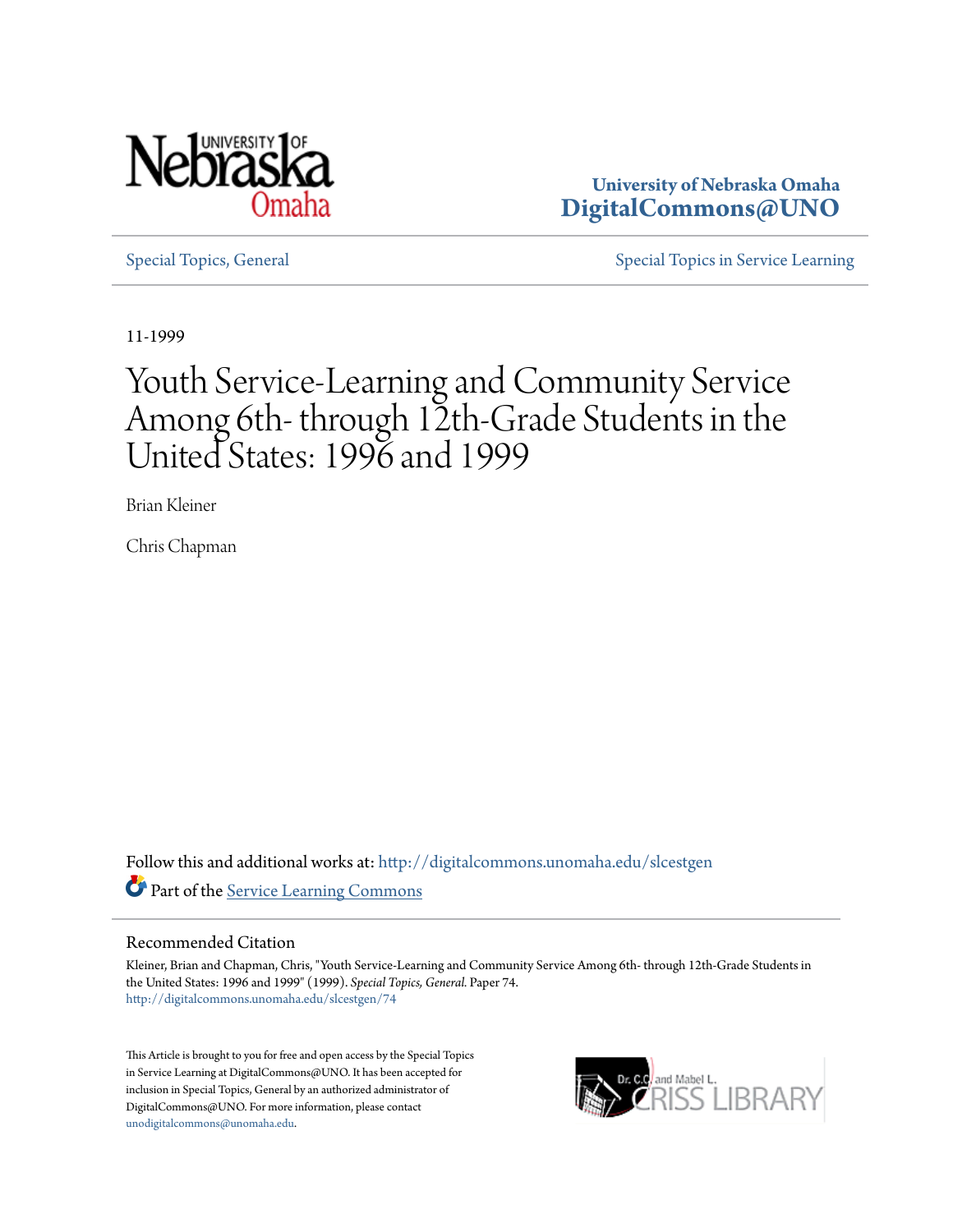## NATIONAL CENTER FOR EDUCATION STATISTICS

## **Statistics in Brief November 1999**

### YOUTH SERVICE-LEARNING AND COMMUNITY SERVICE AMONG 6\*"- THROUGH 12\*"- GRADE STUDENTS IN THE UNITED STATES: 1996 AND 1999

#### Contact: Introduction

Chris Chapman 202-219-4182

Authors:

Brian Kleiner, Westat

Chris Chapman, NCES

Involving America's students in community service activities is one of the objectives established under the third National Education Goal for the year 2000, which seeks to prepare students for responsible citizenship. Over the past 10 years, legislative initiatives have responded to and galvanized a growing national emphasis on increasing students' involvement with their local communities and linking this service to academic study through servicelearning. Examples of initiatives that have mandated support for servicelearning activities in elementary and secondary schools include the National and Community Service Act of 1990, the Serve America program and the National and Community Service Trust Act of 1993, and the Learn and Serve America program (Corporation for National Service 1999).

Although definitions of service-learning vary, for the purposes of this Brief; it is defined as "an educational activity, program, or curriculum that seeks to promote students' learning through experiences associated with volunteerism or community service" (Sheckley and Keeton 1997, p.32). Proponents argue that involvement in service-learning enhances education, revitalizes communities, and teaches the importance of community participation and democratic values. The National Service-Learning Cooperative states that "Service-learning is a teaching and learning method that connects meaningful community service experience with academic learning, personal growth, and civic responsibility" (Mintz and Liu 1994, p.l2).

Trends suggest that the percentage of American high school seniors who participated in "conununity affairs or voluntary work" in any given year was relatively stable from the mid-1970s through the early 1990s (Youniss and Yates 1997), and the percentage of 12- through 17-year-olds who volunteered in 1995 was similar to the percentage who volunteered in 1991 (Hodgkinson and Weitzman 1997). However, schools appear to have become more interested in promoting community service. In 1984, 27 percent of high schools offered community service opportunities to their students, and by 1999, over 80 percent of public high schools were doing so (Newmann and Rutter 1985; Skinner and Chapman 1999).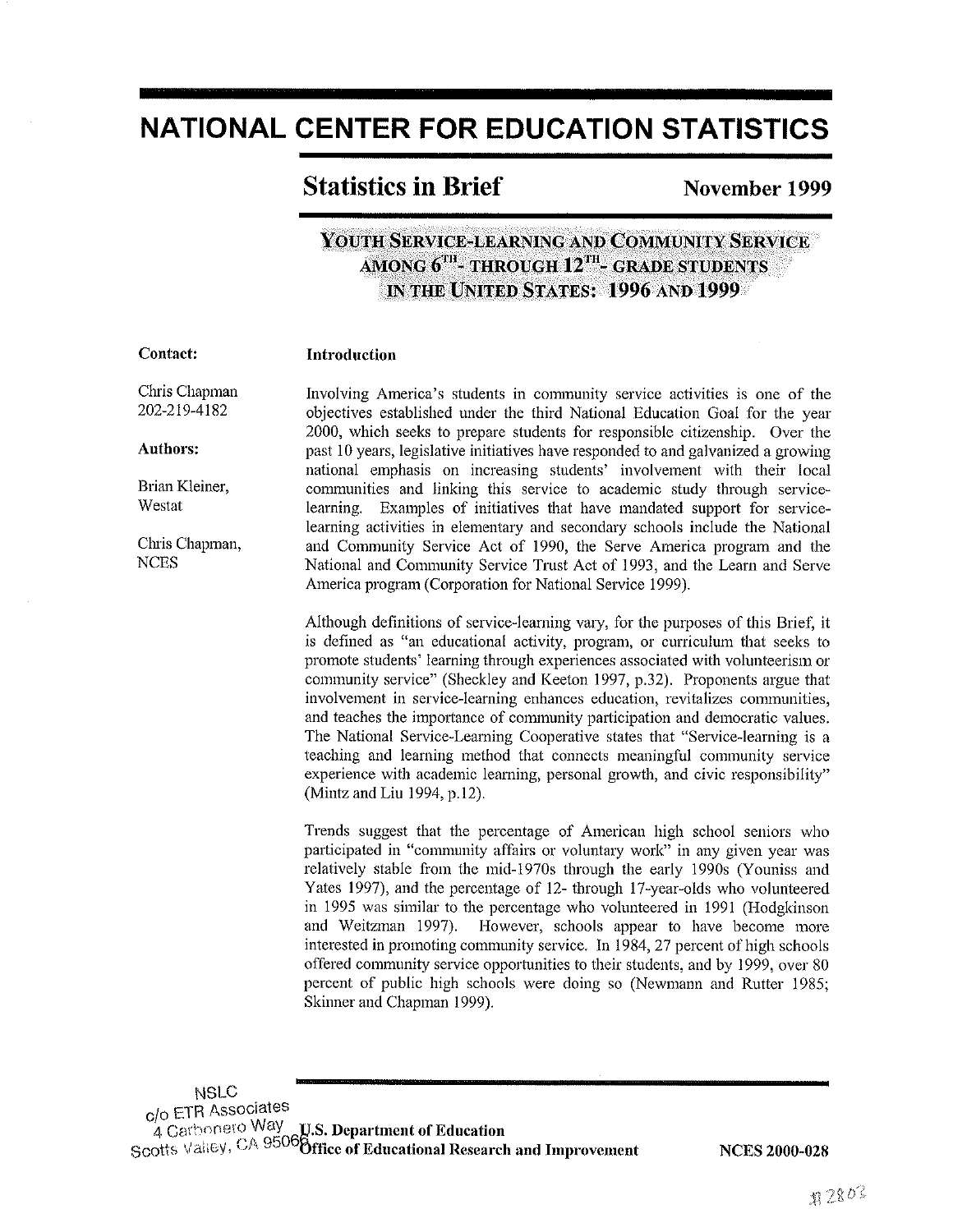Although there are few studies of trends in service-learning based on student reports, some findings from school level data do suggest that it has become more prevalent since the mid-1980s. In 1984, approximately 9 percent of all high schools had some form of service-learning, and in 1999, roughly 46 percent of public high **schools were using at least some service**learning activities (Newmann and Rutter 1985; Skinner and Chapman 1999). Also, in 1999, 32 percent of all public schools (i.e., public schools at all levels) had service-learning. Among youth in 1996, 27 percent of students in grades 6 through 12 reported that at least part of their **connnunity service experience was incorporated**  into their curriculum in some way (Nolin, Chaney, and Chapman 1997). Together, these findings indicate that although America's youth are about as likely to participate in community service now as in the 1970s, schools have increasingly attempted to promote community **service and to use service experiences to**  improve student education.

The National Household Education Surveys of 1999 (NHES:1999) and 1996 (NHES:1996) included nationally representative data on student reports of school practices, community **service, and service-learning experiences at**  school, as well as data on student and school characteristics. Both the NHES: 1999 and NHES: 1996 were conducted for the U.S. Department of Education's National Center for Education Statistics (NCES). Telephone interviews were conducted with 7,913 students in grades 6 through 12 (107 of whom were home schoolers who were not included in this analysis) in 1999, and 8,043 students in grades 6 through 12 (103 of whom were home schoolers who were not included in this analysis) in 1996. Information was also collected from parents of these student respondents. Data in this Brief regarding student and school characteristics are taken from these parent interviews. More information about the parent and youth data, and about data collected from a national sample of adults and households, can be found in the *National Household Education Survey of 1999* 

*Data File User's Manual,* (Nolin et al. forthcoming) and *National Household Education Survey of' 1996 Data File User's Manual,* (Collins et al. 1997).

In this Brief, data from the NHES: 1996 Youth **Civic Involvement component were compared to**  data from the NHES:1999 Youth Interview to estimate changes across years in student reports of school practices to promote community **service, student participation in connnunity service activities, and service-learning experiences. These data were then examined in relation to student and school characteristics,**  both across and within years.

#### **Student Reports of School Practices to Promote Community Service**

In the NHES:1996 and NHES:1999, students were asked whether their schools require and/or **arrange cmmnunity service activities (data were**  collected from January through early April for both administrations). Results were arranged into four categories, depending on whether students attended schools that both required and arranged community service, required but did **not arrange, arranged but did not require, or neither required nor arranged community**  service. Generally, there has been a slight but significant increase in the percentage of students m schools both requiring and arranging community service across years (table 1 and figure 1). Nineteen percent of students in 1999, compared to 16 percent of students in 1996, reported that their schools both required and arranged community service. As in 1996, 1999 results indicate that most students attend schools that arrange but do not require community service  $-67$  percent reported that their schools **only arrange community service, whereas 19**  percent of students reported that their schools **require and arrange community service, 12**  percent reported that their schools neither **require nor arrange community service, and 2**  percent reported that their schools only require community service.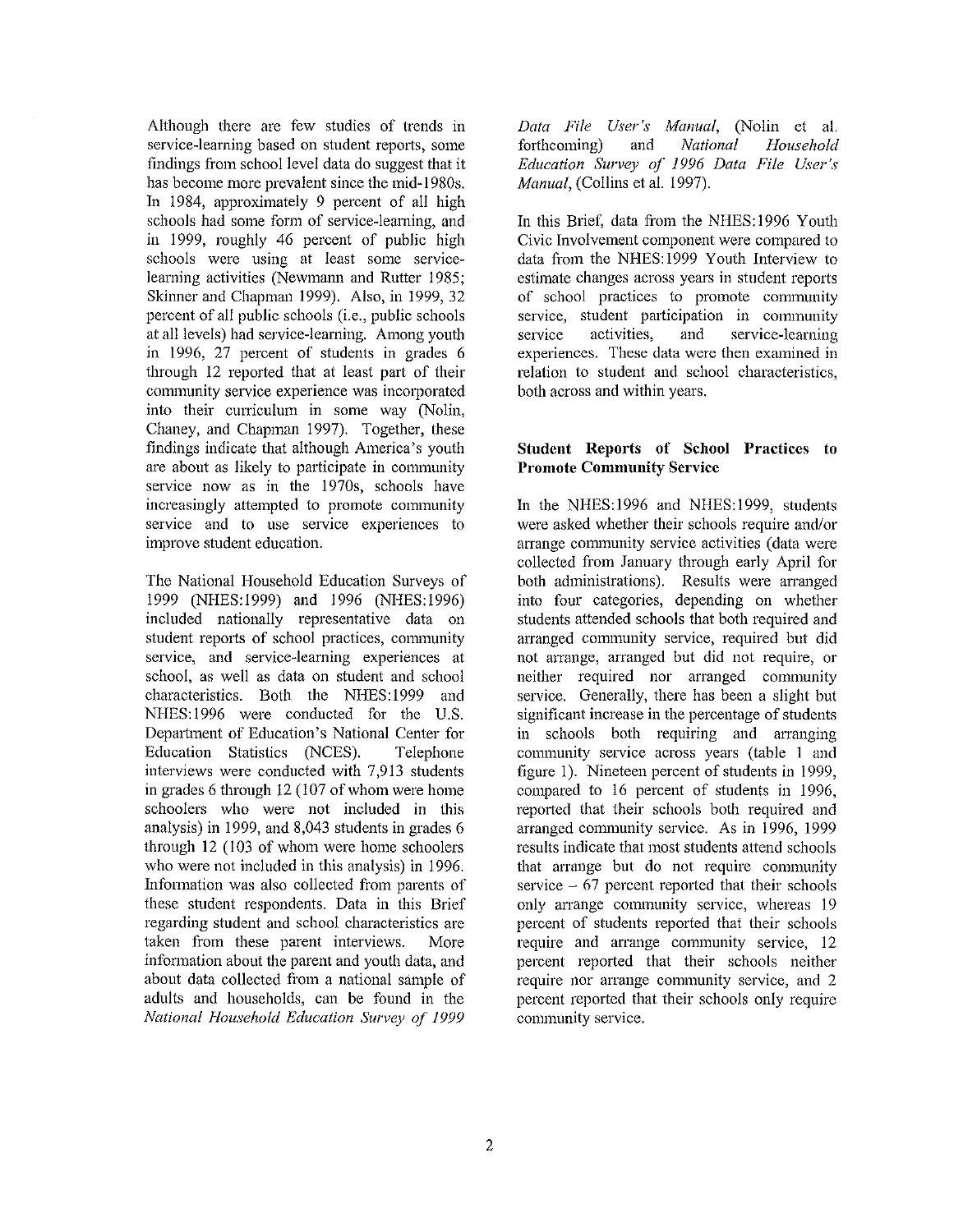



#### **School practice**

**SOURCE: U.S. Department of Education, National Center for Education Statistics, National Household Education Survey, 1996, 1999.** 

**Differences by Student Characteristics and by School Type.** For both 1996 and 1999, there were differences by race-ethnicity found in reports of school practices (table 1). In 1996, Hispanic students (22 percent) were more likely than white students (15 percent) to attend schools that both require and arrange community service. By 1999, both black (22 percent) and Hispanic (28 percent) students were more likely to be in such schools than were white students (16 percent). Across years, Hispanic students were more likely to report that their schools required and arranged community service in 1999 (28 percent) than in 1996 (22 percent).

In both survey years, students in grades 6 through 8 were less likely than students in grades  $9$  and  $10$  and in grades  $11$  and  $12$  to report that their schools require and arrange community service, suggesting that high school students experienced more incentives from their schools to participate than did middle school students. In 1999, percentages of students reporting that their schools required and arranged community service were significantly higher for grade 9 and 10 students  $(24$  percent) than for grade II and 12 students (20 percent).

For both 1996 and 1999, students attending church-related private schools (42 percent for both years) and nonchurch-related private schools (31 percent in 1996 and 41 percent in 1999) were more likely to say their schools required and arranged community service than students attending public schools. Still, there **was a statistically significant increase across**  years in reports by public school students that their schools both required and arranged community service ( 14 percent in 1996 and 17 percent in 1999).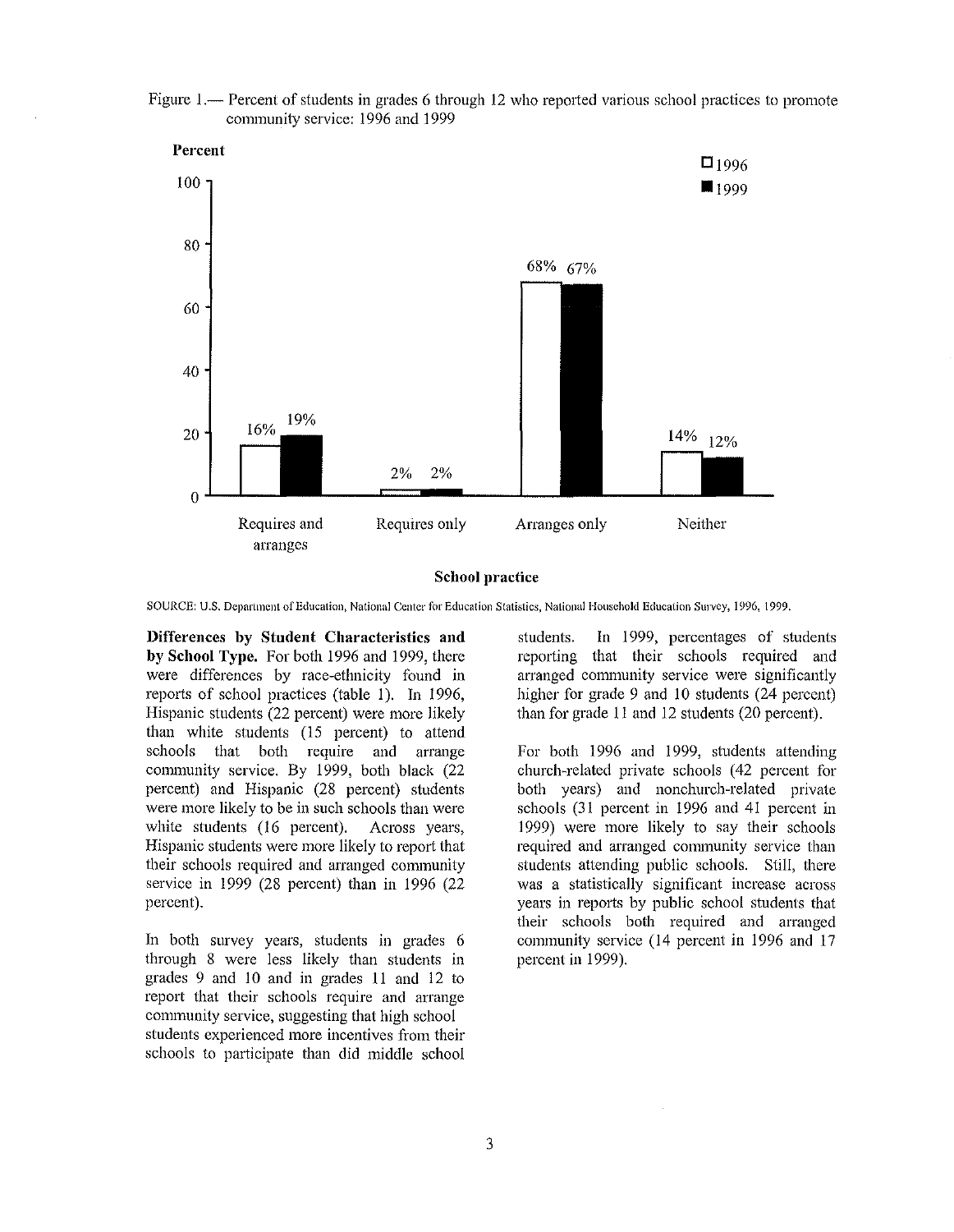#### **Student Reports of Participation in Community Service and Service-Learning**

In the NHES:1996 and NHES:1999, students were asked whether they had participated in a community service activity within the last year. If they had participated, students were then asked whether they had talked about their community service activity in class, kept a journal or written about the service activity, or received a grade based on the service activity. For the purposes of this Brief, participation in service-learning is defined operationally as a positive response to at least one of these three **indicators.** 

NHES: 1999 data provide mixed results with respect to fulfilling the goals of increasing **participation rates in community service and**  service-learning. Overall student participation in community service was 52 percent in 1999, up from 49 percent in 1996 (table 2). Roughly 3 in 10 students engaged in service-learning in 1999, which was not a statistically significant change from the 27 percent who engaged in service-learning in 1996 (estimates not shown in tables). This means that in 1999 about 57 This means that in 1999 about 57 percent of students, and in 1996 about 56 percent of students who participated in community service had at least some of their participation reflected in service learning activities (table 3). Looking at service-learning participation as a percentage of community **service participation is important since community service is a prerequisite of service**learning (this approach will be used throughout the remainder of the Brief). Of the three indicators of service-learning shown in table 3, in both 1999 and 1996, service-learning participants were more likely to say they talked about their service experience in class than to say they were required to keep a journal or write an essay for class, or to say that the service activity contributed to a class grade.

A comparison of overall participation in community service activities with school practices (for both 1996 and 1999) supports findings reported in a previous NCES report that looked only at the 1996 NHES data (Nolin,

Chaney, and Chapman 1997). The 1996 and 1999 comparisons reveal that, in both years, students whose schools require and arrange or **only arrange community service were tnore**  likely to participate in a community service activity than students whose schools only **require or neither require nor arrange**  community service (see table 2). It is probable that the low participation rates in community **service among students whose schools only**  require it are due to the fact that not all students will have participated in community service within the last year, even though they might have fulfilled the requirement earlier or else planned to satisfy it later. These findings suggest that facilitation by schools is a factor in whether or not youth perform community service and also confirm the findings of Verba, Schlozman, and Brady (1995), which indicate that announcements of opportunities for participation often serve as a catalyst for volunteerism. In both years, a comparison of service-learning participation with school practices (table 3) reveals that students who attend schools that both require and arrange community service (67 percent in 1996 and 70 percent in 1999) were more likely to engage in service-learning than students who attend schools that only arrange (56 percent in 1996 and 1999) or neither require nor arrange community service (27 percent in 1996 and 34 percent in 1999). The same holds true generally for the three indicators of service-learning taken individually.

**Differences by Student Characteristics.**  Students in grades II and 12 were more likely **to participate in community service activities**  than students in grades 6 through 8 and students in grades 9 and 10, for both !996 and 1999 (see **table 2). In addition, sex, linguistic, and race**ethnicity differences were found each year in reported youth participation in community service. Females were more likely than males to **participate in community service, as were youth**  who speak mostly English at home compared to those who speak mostly another language at home. White students were more likely to participate in community service than black and Hispanic students. For 1999, black students

ķ.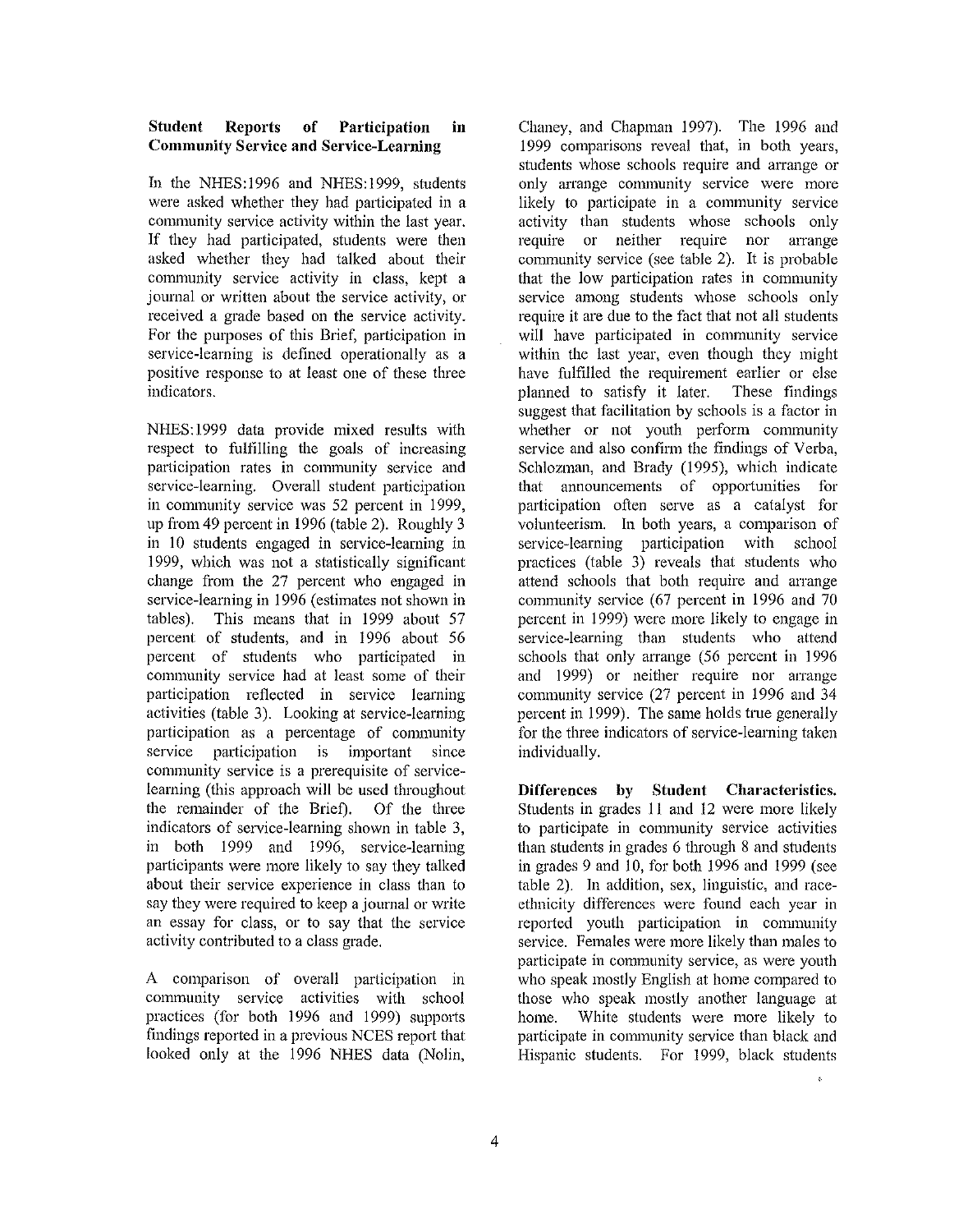were more likely than Hispanic students to report community service. In addition, students whose parents have higher levels of education are more likely to participate in community service than students whose parents have lower levels of education.

Though less likely than white students to participate in community service, of those students who did community service, Hispanic and black students were more likely than white **students to participate in service-learning in**  both 1996 and 1999 (see table 3). Furthermore, parents' level of education appears to be inversely associated with service-learning in that students whose parents have less education were significantly more likely to report servicelearning experiences than students whose parents have higher levels of education. Results by parents' highest level of education were similar for each of the three indicators of **service-learning.** 

**Differences by School Type.** For both 1996 and 1999, students in public schools (47 percent in 1996 and 50 percent in 1999) were less likely to report participation in community service than students in church-related private schools (69 percent in 1996 and 72 percent in 1999) (see table 2). In 1999, students attending public schools were less likely to participate in **community service than were students in private**  nonchurch-related schools (50 percent compared to 68 percent). In addition, students from private church-related schools were more likely than those from public schools to report servicelearning experiences for both 1996 and 1999 (table 3).

#### **Summary**

Student reports of school practices indicate that a higher percentage of students were in schools **that required and arranged community service in**  1999 than in 1996. These reports indicate that students in grades 9 and 10, and 11 and 12 are more likely to attend schools that require and **arrange community service than students in**  grades 6 through 8. Also, private school students are more likely to report that their schools require and arrange community service than are public school students. Public school students did, however, show an increase across years with respect to attending schools that require and arrange community service. Overall, approximately 50 percent of 6ththrough 12th- grade students participated in community service and over half of these **participants were engaged in service-learning in**  both 1999 and 1996.

Parents' highest level of education is positively **associated with community service**  patticipation, whereas it is inversely associated **with service-learning. With respect to race**ethnicity, white students were more likely to **participate in community service, but of those**  students who did community service, white students were less likely than black and Hispanic students to participate in servicelearning at their schools. In addition, in 1999, white students were less likely than black and Hispanic students to report that their schools **both require and arrange conununity service.**  Thus, it appears that black and Hispanic students, and students whose parents have less education, are more likely to be enrolled in schools that place greater emphasis on servicelearning. Future research might examine the nature of these findings.

Finally, as in 1996, the 1999 results indicate that school practices are significantly associated **with community service participation rates and service-learning experiences among students.**  Students are more likely to have servicelearning experiences if their schools both require and arrange community service. Further, students are more likely to perform **cmmnunity service activities when their schools**  require and arrange or else only arrange community service. The low participation rates **in community service among students whose**  schools only require it may be due to the fact that not all students will have participated in **community service within the last year, even**  though they might have fulfilled the requirement earlier or else planned to satisfy it later.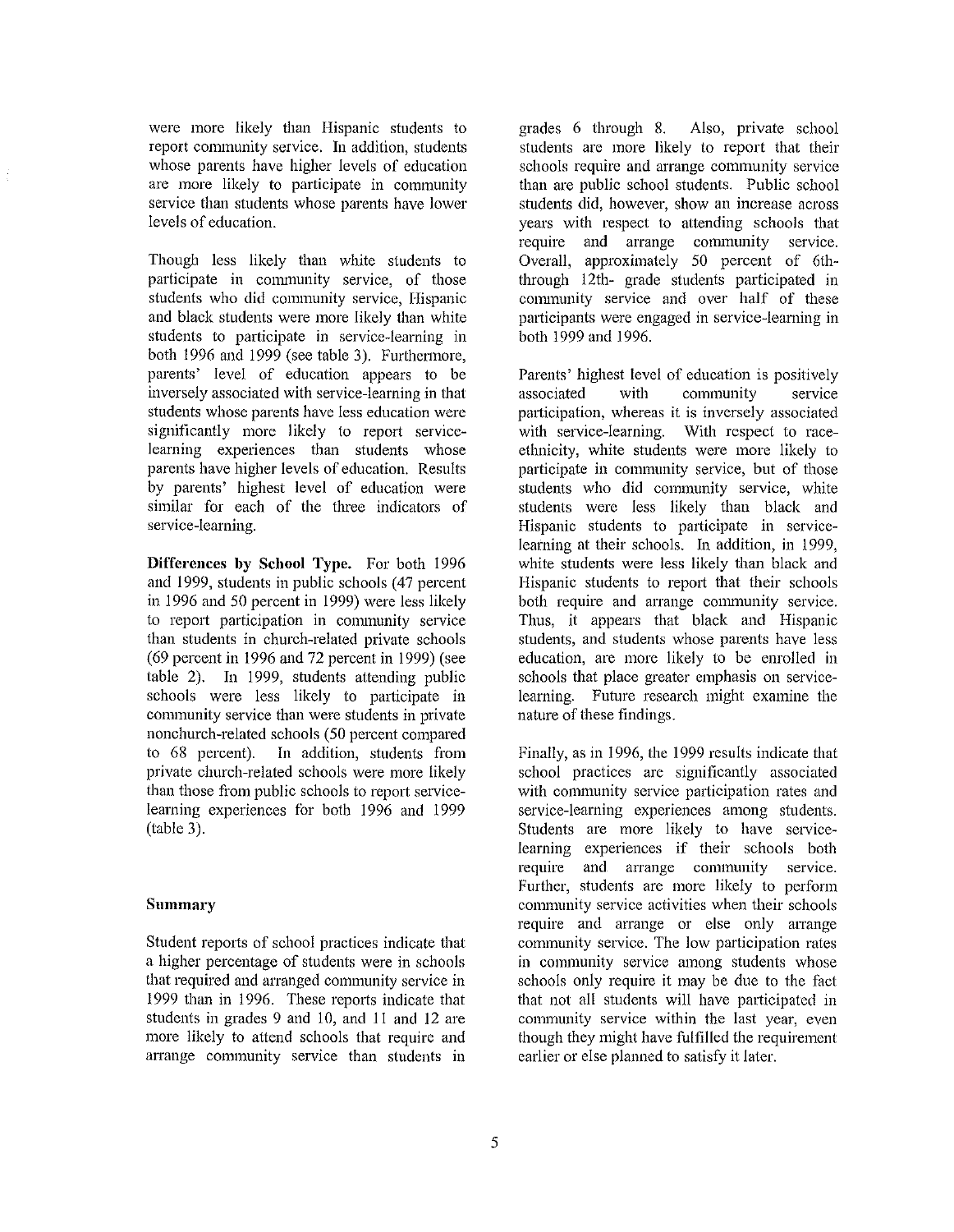#### **Survey Methodology and Data Reliability**

The National Household Education Survey (NHES) is a telephone survey conducted for the National Center for Education Statistics, U.S. Department of Education. Data collections took place in 1991, 1993, 1995, 1996, and 1999 during the months of January through April of each year (through early May in 1991). When appropriately weighted, each sample is nationally **representative of all civilian, noninstitutionalized**  persons in the 50 states and the District of Columbia. The weighting method consisted of computing base weights, adjusting for nonresponse for the Youth interview, and raking to national control totals. The samples were selected using random digit dialing (RDD) methods, and the data were collected using computer-assisted telephone interviewing (CAT!) technology.

This Brief is based on data from two administrations of the NHES - the 1996 Youth Civic Involvement component and the 1999 Youth Interview, each of which employed a sample of youth in grades 6 through 12. For each NHES survey, up to three survey instruments were used to collect the data about these youth and their community service experiences. The **first instrument, a screener administered to an**  adult member of the household, was used to determine whether any children of the appropriate age lived in the household, to collect information on each household member, and to identify the appropriate parent or guardian to respond for the sampled child. If one or two eligible children resided in the household, interviews were conducted about each child. If more than two eligible children resided in the household, two were sampled as interview subjects. For households with youth in grades 6 through 12 who were sampled for the survey, an interview was conducted with the parent or guardian most knowledgeable about the care and education of the youth. Following completion of that **interview and receipt of parental permission, an**  interview was also conducted with the youth. This Brief is based on the responses of these youth and the demographic information provided by their parents.

### **Response Rates**

Screening interviews were completed with 55,838 households in 1996 and with 55,929 households in 1999. The response rate for the **Screener varied somewhat between these two**  survey years: 69.9 percent in 1996 and 74.1 percent in 1999. The completion rate for the youth in grades 6 through 12 was 76.4 percent in 1996 and 78.1 percent in 1999. The overall response rate for youth (the product of the Screener response rate and Youth Interview completion rate) was  $53.4$  percent for the 1996 Youth Civic Involvement component and 57.9 percent for the 1999 Youth Interview. While these do not meet the NCES 70 percent standard **for response rates, analyses were conducted to determine if there was a nonresponse bias**  problem. Results indicate that nonresponse bias was not a problem (Nolin et al. forthcoming).

For both survey components, item nonresponse (the failure to complete some items in an otherwise completed interview) was very low. **The item nonresponse rates for most variables in**  this Brief were less than 2 percent. Exceptions to this include nonresponse rates for NHES:l996 and NHES:l999 items measuring school size (8 percent in 1996 and 6 percent in 1999), school requirements for community service (7 percent in 1996 and 8 percent in 1999) and school offerings of community service (6 percent both years). In each survey year, all items with missing responses (i.e., **don't know, refused, or not ascertained) were**  imputed using an imputation method called a hot-deck procedure (Kalton and Kasprzyk **1986). <sup>1</sup>As a result, no missing values remain.** 

#### **Data Reliability**

Estimates produced using data from the NHES are subject to two types of error: sampling and **nonsampling errors. Nonsampling errors are**  errors made in the collection and processing of data. Sampling errors occur because the data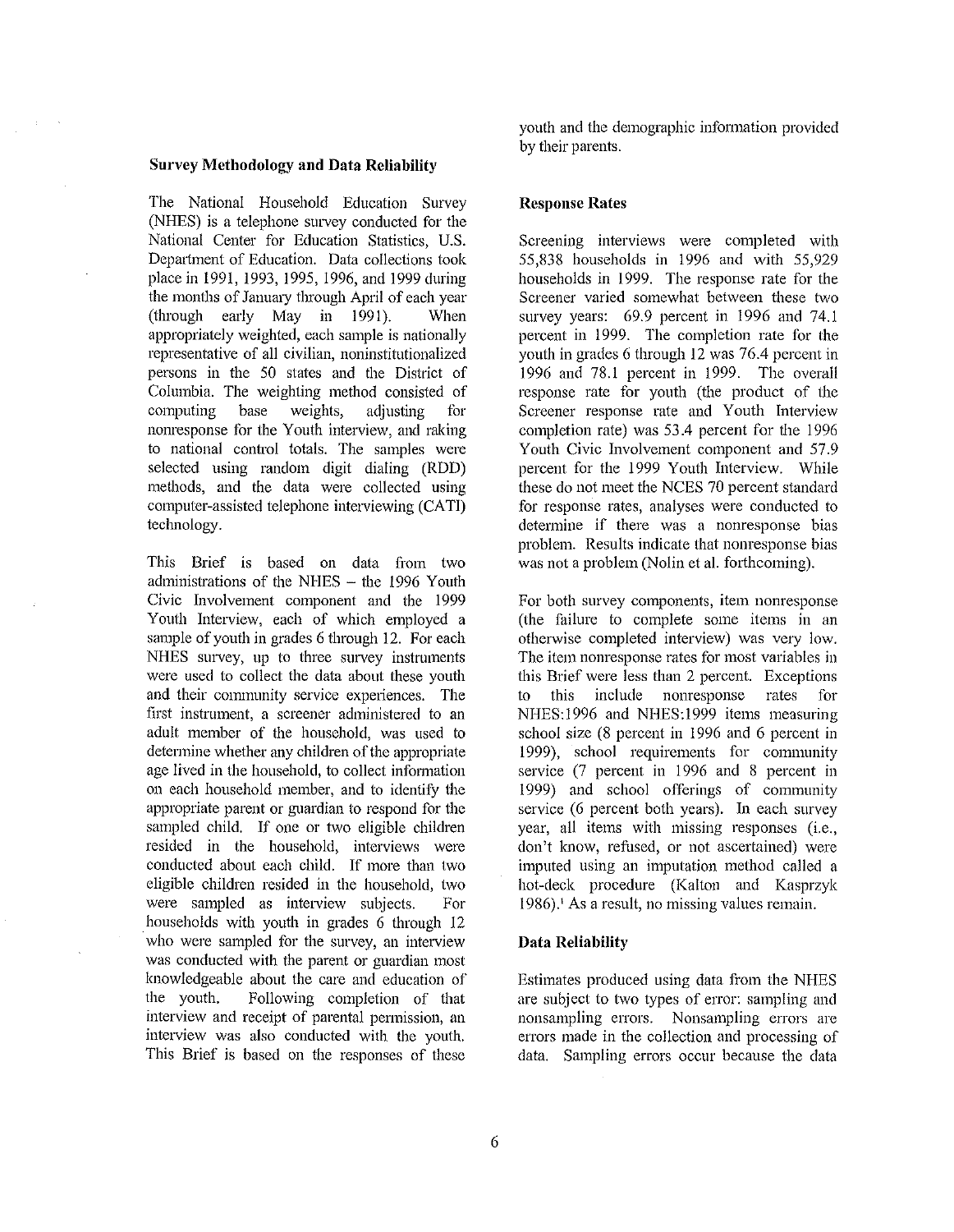**are collected from a sample, rather than a census**  of the population.

#### **Nonsampling Errors**

*Nonsarnpling error* **is the term used to describe**  variations in the estimates that may be caused by population coverage limitations and by data  $c$ ollection, processing, and reporting procedures. The sources of nonsampling errors are typically **problems such as unit and item nonresponse, the**  differences in respondents' interpretations of the meaning of the questions, response differences related to the particular time the survey was conducted, and mistakes in data preparation.

In general, it is difficult to identify and estimate both the amount of nonsampling error or the bias caused by this error. For each NHES **survey, efforts were made to prevent such errors**  from occurring and to compensate for them where possible. For instance, during the survey design phase, focus groups and cognitive laboratory interviews were conducted for the purpose of assessing respondent knowledge of the topics, comprehension of questions and terms, and the sensitivity of items. The design phase also entailed extensive staff testing of the CATI instrument and a pretest in which several hundred interviews were conducted.

An important nonsampling error for a telephone survey is failure to include persons who do not live in households with telephones. About 94.7 percent of all students in grades 6 through 12 live in households with telephones. Weighting adjustments using characteristics related to telephone coverage were used to reduce the bias in the estimates associated with youth who do not live in households with telephones.

#### **Sampling Errors**

The sample of households with telephones selected for each NHES survey is just one of many possible samples that could have been selected from all households with telephones. As a result, estimates produced from each NHES survey may differ from estimates that would have been produced from other samples. This type of variability is called sampling error because it arises from using a sample of households with telephones rather than all households with telephones.

**The** *standard error* **is a measure of the**  variability due to sampling when estimating a **statistic; standard errors for estimates presented**  in this Brief were computed using a jackknife replication method. Standard errors can be used as a measure of the precision expected from a particular sample. The probability that a complete census count would differ from the sample estimate by less than I standard error is about 68 percent. The chance that the difference would be less than 1.65 standard errors is about 90 percent; and that the difference would be less than 1.96 standard errors is about 95 percent.

Standard errors for all of the estimates are presented in the tables. These standard errors can be used to produce confidence intervals. For example, an estimated 52 percent of youth reported in 1999 that they participated in a **community service activity. This figure has an**  estimated standard error of 0.8. Therefore, the estimated 95 percent confidence interval for this statistic is approximately 50.5 to 53.5 percent (1.96 \* 0.8 +/- 52). That is, in 95 out of 100 samples from the same population, the estimated participation rate should fall between 50.5 and 53.5 percent.

#### **Statistical Tests**

The tests of significance used in this analysis are based on Student's  $t$  statistics. As the **number of comparisons at the same significance**  level increases, it becomes more likely that at least one of the estimated difrerences will be significant merely by chance, that is, will be erroneously identified as different from zero. Even when there is no statistical diflerence **between the means or percentages being**  compared, there is a 5 percent chance of getting a significant  $t$  value of 1.96 from sampling error **alone. As the number of comparisons increases,**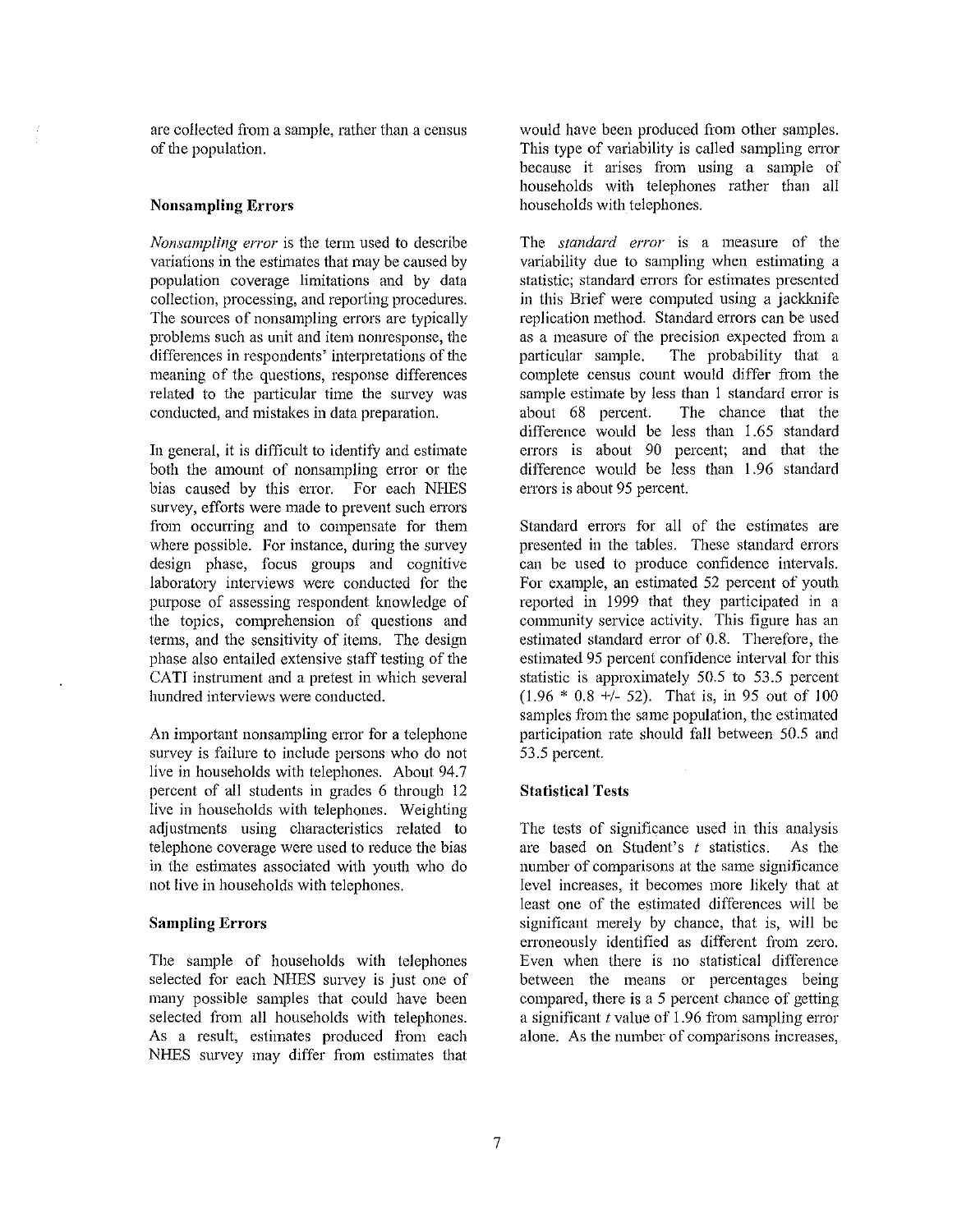the chance of making this type of error also **increases.** 

In order to correct significance tests for multiple **comparisons, a Bonferroni adjustment was used.**  This method adjusts the significance level for the total number of comparisons made with a particular classification variable. All the differences cited in this Brief are significant at the 0.05 level of significance after a Bonferroni adjustment.

**A logistic regression analysis was run in order**  to determine whether parents' highest level of education was significantly related to **community service participation, service-** learning participation, and the three indicators of service-learning. Reported relationships **based on regression estimates are significant at**  the 0.05 level of significance.

#### **Endnotes**

**1 For more information on the imputation**  procedures used in the NHES: 1996, sec the NCES Working Paper *Unit and Item Response*, *Weighting, and Imputation Procedures in the 1996 National Household Education Survey*  (Montaquila and Brick 1997) and for the NHES:1999, see the *NHES:l999 Methodology Report* (Nolin et al. forthcoming).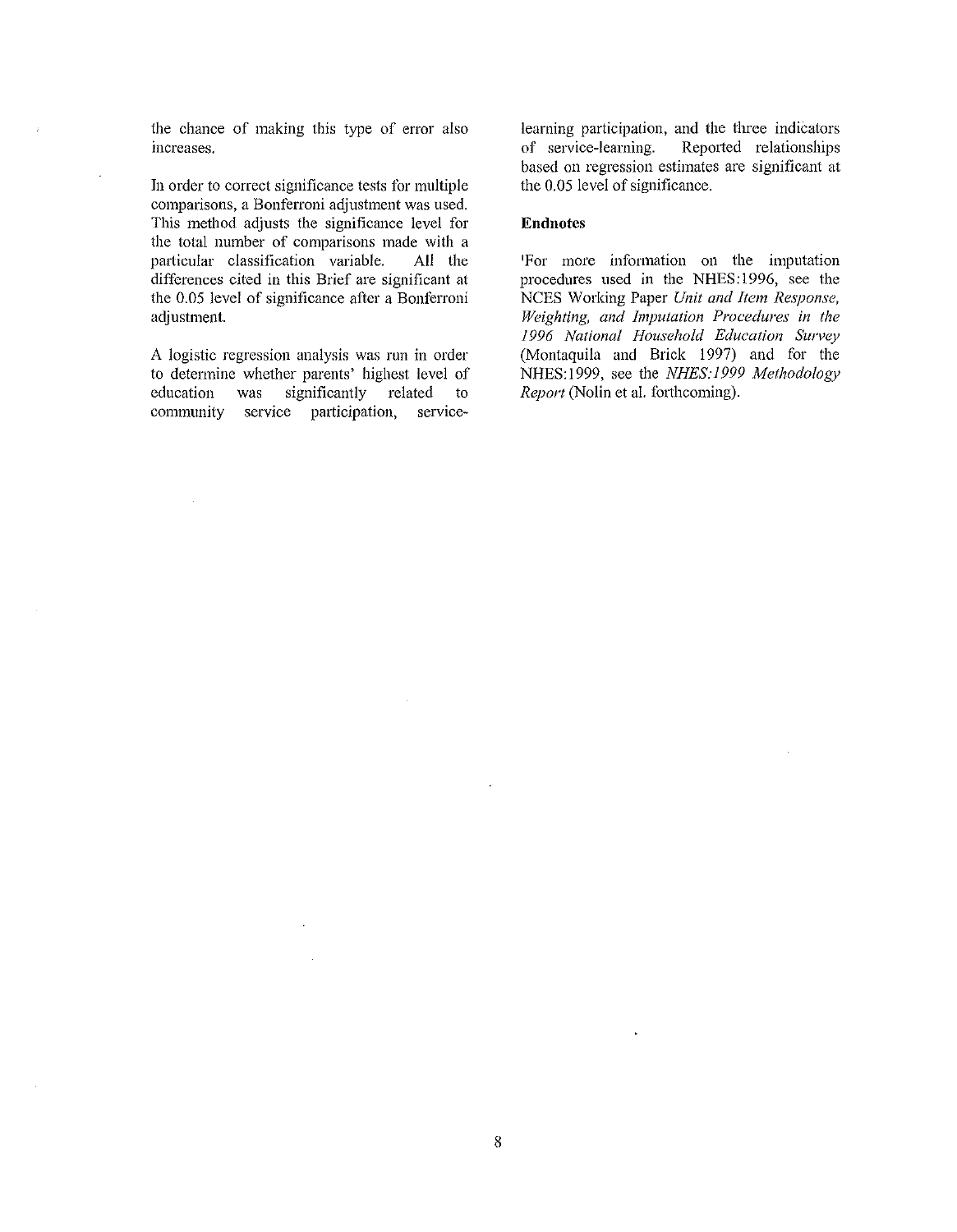#### **References**

Collins, M.A., Brick, J.M., Nolin, M.J., Vaden-Kiernan, N., Gilmore, S., Chandler, K., and Chapman, C. (I997). *National Household Education Survey of 1996 Data File User's Manual.* Washington, DC: U.S. Department of Education, National Center for Education Statistics.

Corporation for National Service. (I999). Available: www.cns.gov

- Goldsmith, S. (I996). *RE: Rights and Responsibilities.* Washington, DC: Alliance for Rights and Responsibilities.
- Hodgkinson, V.A., and Weitzman, M.S. (I997). *Giving and Volunteering in the US.* Washington, DC: Independent Sector.
- Kalton, G., and Kasprzyk, D. (1986). The Treatment of Missing Data. *Survey Methodology,* I2, l-I6.
- Mintz, S., and Liu, G. (1994). *Service Learning: An Overview.* Washington, DC: Corporation for **National and Community Service.**
- Montaquila, J.M., and Brick, J.M. (I 997). *Unit and Item Response, Weighting, and Imputation Procedures in the 1996 National Household Education Survey.* Working Paper No. 97-40. Washington, DC: U.S. Department of Education, National Center for Education Statistics.
- Newmann, F.M., and Rutter, R.A. (1985). *A Profile of High School Community Service Programs.* Published in U.S. Department of Education, *Advances in Education Research,* Vol. 3, Fall I998, pp. 7-23. Originally published in *Educational Leadership,* December I 986/.Tanuary I 986, pp.  $65 - 71$ .
- Nolin, M.J., Chaney, B., and Chapman, C. (1997). *Student Participation in Community Service Activity.*  NCES 97-331. Washington, DC: U.S. Department of Education, National Center for Education Statistics.
- Nolin, M.J., Montaquila, J., Lennon, J., Kleiner, B., and Kim, K. Forthcoming. *National Household Education Survey of 1999 Data File User's Manual.* Washington, DC: U.S. Department of Education, National Center for Education Statistics.
- Sheckley, B.G., and Keeton, M.T. (1997). Service Learning: A Theoretical Model. In J. Schine (Ed.) *Service Learning.* Chicago: The National Society for the Study of Education.
- Skinner, B., and Chapman, C. (1999). *Service-Learning and Community Service in K-12 Public Schools.*  Washington, DC: U.S. Department of Education, National Center for Education Statistics.
- Verba, S., Schlozman, K.L., and Brady, I-I.E. (1995). *Voice and Equality: Civic Voluntarism in Arnerican Politics.* Cambridge; Harvard University Press.
- Youniss, J., and Yates, M. (1997). *Community Service and Social Responsibility in Youth.* Chicago: University of Chicago Press.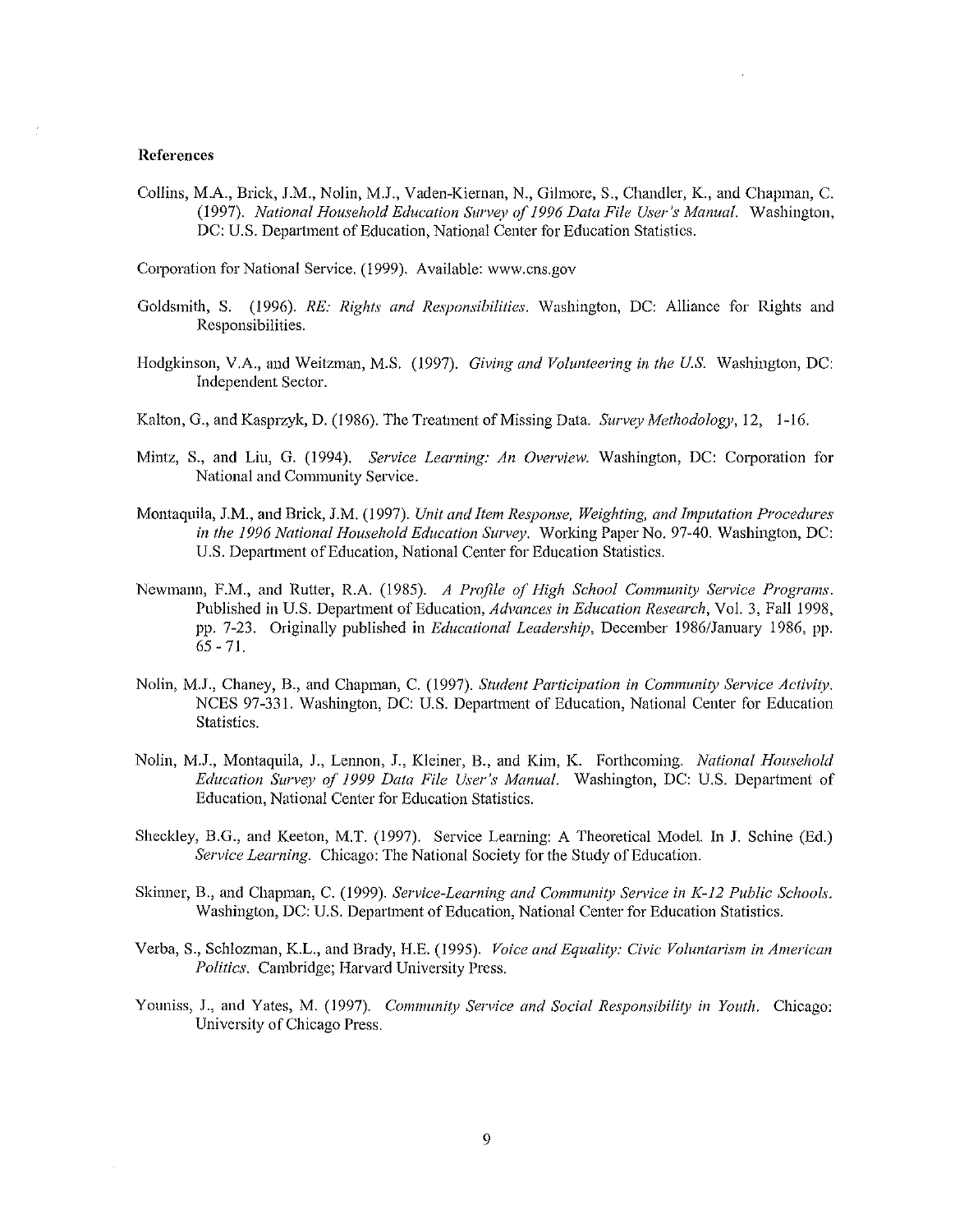| Characteristic                                                                                 | Number of<br>students<br>(thousands) |                                   | School requires and arranges<br>community service |                              |                      |                          | School only requires<br>community service |                          |                                       |                          | School only arranges<br>community service |                          |                      |                                 | School does not require or<br>arrange community service |                          |                      |                          |  |
|------------------------------------------------------------------------------------------------|--------------------------------------|-----------------------------------|---------------------------------------------------|------------------------------|----------------------|--------------------------|-------------------------------------------|--------------------------|---------------------------------------|--------------------------|-------------------------------------------|--------------------------|----------------------|---------------------------------|---------------------------------------------------------|--------------------------|----------------------|--------------------------|--|
|                                                                                                | 1996                                 | 1999                              | 1996                                              |                              | 1999                 |                          | 1996                                      |                          | 1999                                  |                          | 1996                                      |                          | 1999                 |                                 | 1996                                                    |                          | 1999                 |                          |  |
|                                                                                                |                                      |                                   | Percent                                           | s.c.                         | Percent              | s.c.                     | Percent                                   | s.e.                     | Percent                               | s.c.                     | Percent                                   | s.c.                     | Percent              | s.e.                            | Percent                                                 | s.c.                     | Percent              | s.e.                     |  |
|                                                                                                | 25 7 26                              | 26,990                            | 16                                                | 0.5                          | 19                   | 0.5                      | $\overline{c}$                            | 0.2                      | $\overline{2}$                        | 0.2                      | 68                                        | 0.7                      | 67                   | 0.7                             | 14                                                      | 0.5                      | 12                   | 0.6                      |  |
| Student's grade                                                                                | 11.535<br>7,429<br>6.760             | 11.713<br>7,933<br>7.322          | 13<br>21<br>18                                    | 0.7<br>1.1<br>1.0            | 16<br>24<br>20       | 0.8<br>1.2<br>1.1        | 2<br>$\overline{2}$                       | 0.3<br>0.4<br>0.2        | 2<br>$\overline{2}$                   | 0.3<br>0.3<br>0.3        | 67<br>65<br>71                            | 1.0<br>1.3<br>1.3        | 67<br>65<br>69       | 1.0<br>1.3<br>1.4               | 18<br>12<br>$_{11}$                                     | 0.8<br>0.7<br>0.9        | 15<br>10<br>10       | 0.9<br>0.8<br>1.0        |  |
| Student's sex                                                                                  | 13,190<br>12.537                     | 13,599<br>13,392                  | 15<br>18                                          | 0.7<br>0.8                   | 20<br>19             | 0.8<br>0.7               | 2                                         | 0.3<br>0.3               | $\overline{2}$<br>$\overline{2}$      | 0.2<br>0.3               | 69<br>66                                  | 0.9<br>1.0               | 66<br>68             | 1.0<br>0.9                      | 14<br>14                                                | 07<br>0.7                | 13<br>12             | 0.8<br>0.8               |  |
| Student's race-ethnicity<br>White, non-Hispanic<br>Black, non-Hispanic<br>Other race-ethnicity | 17,322<br>4 1 1 2<br>3,281<br>1.012  | 17,354<br>4,206<br>4,067<br>1,363 | 15<br>19<br>22<br>18                              | 06<br>1.5<br>2.1<br>2.4      | 16<br>22<br>28<br>24 | 0.6<br>1,4<br>1.6<br>3.1 | $\overline{2}$<br>3                       | 0.2<br>0.6<br>0.6<br>0.4 |                                       | 0.2<br>0.7<br>0.5<br>0.3 | 69<br>66<br>64<br>68                      | 0.9<br>1.7<br>2.2<br>3.2 | 70<br>62<br>58<br>65 | 0.9<br>1.8<br><b>1.6</b><br>3.3 | 15<br>12<br>11<br>14                                    | 0.6<br>1.5<br>1.0<br>2.3 | 12<br>13<br>11<br>11 | 0.7<br>1.3<br>1.2<br>2.1 |  |
| School type<br>Private<br>Church-related<br>Not church-related                                 | 23.343<br>1,851<br>533               | 24.550<br>1,786<br>655            | 14<br>42<br>31                                    | 0 <sub>5</sub><br>2.3<br>4.0 | 17<br>42<br>41       | 0.6<br>2.3<br>4.5        | 2<br>2                                    | 0.2<br>0.6<br>0.5        | $\overline{2}$<br>$\overline{2}$<br>3 | 0.2<br>0.8<br>2.1        | 70<br>46<br>60                            | 0.7<br>2.4<br>4.3        | 69<br>48<br>45       | 0.7<br>2.5<br>4.2               | 15<br>10<br>8                                           | 0.5<br>1.5<br>2.1        | 12<br>11             | 0.6<br>1.7<br>3.2        |  |
| School size<br>Under 300<br>300-599                                                            | 2,754<br>7.782<br>6.439<br>8.751     | 2,909<br>7.812<br>6,462<br>9.808  | 15<br>16<br>15<br>18                              | 1.8<br>1.0<br>1.0<br>1.0     | 17<br>18<br>18<br>22 | 1.7<br>1.0<br>1.2<br>0.8 | ł<br>$\overline{2}$                       | 0.5<br>0.4<br>0.3<br>0.4 | 4<br>$\overline{2}$                   | 0.9<br>0.3<br>0.3<br>0.2 | 65<br>66<br>69<br>69                      | 2.3<br>1.3<br>1.4<br>1.0 | 61<br>67<br>69<br>67 | 2.5<br>1,4<br>1.7<br>0.9        | 19<br>16<br>14<br>11                                    | 1.7<br>1.0<br>1.1<br>0.7 | 18<br>13<br>12<br>10 | 1.9<br>1.0<br>1.2<br>0.8 |  |

Table 1.—Percent of students in grades 6 through 12 who reported school practices to promote student community service, by selected student and school characteristics: 1996 and 1999

in a c

"One case was coded "ungraded, no equivalent," for 1996. Three cases were coded "ungraded, no equivalent," for 1999. These were not included in this analysis.<br>NOTE: s.e. is standard error. Because of rounding, details may

SOURCE: U.S. Department of Education, National Center for Education Statistics, National Household Education Survey, 1996, 1999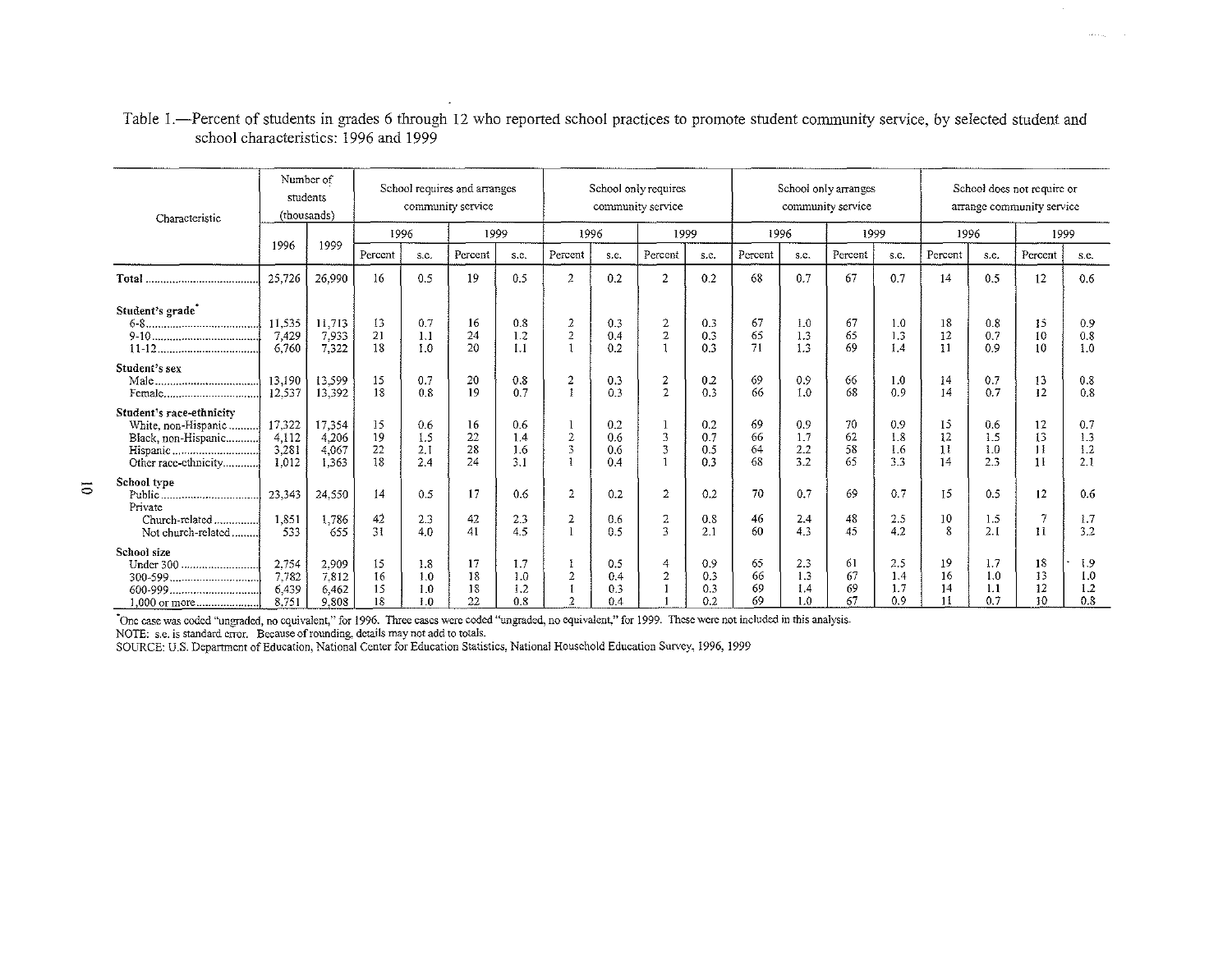Table 2.—Percent of students in grades 6 through 12 participating in community service, by selected student, household, and school characteristics: 1996 and 1999

| Characteristics                              |         | Number of students<br>(thousands) |          | Participation in community service |         |      |  |  |  |  |  |
|----------------------------------------------|---------|-----------------------------------|----------|------------------------------------|---------|------|--|--|--|--|--|
|                                              |         |                                   | 1996     |                                    |         | 1999 |  |  |  |  |  |
|                                              | 1996    | 1999                              | Percent  | s.e.                               | Percent | s.e. |  |  |  |  |  |
|                                              | 25 7 26 | 26,990                            | 49       | 0.7                                | 52      | 0.8  |  |  |  |  |  |
| Student's grade                              |         |                                   |          |                                    |         |      |  |  |  |  |  |
|                                              | 11.535  | 11.713                            | 47       | 1.1                                | 48      | 1.0  |  |  |  |  |  |
|                                              | 7.429   | 7,933                             | 45       | 1.0                                | 50      | 1.5  |  |  |  |  |  |
|                                              | 6.760   | 7,322                             | 56       | 1.4                                | 61      | 1.4  |  |  |  |  |  |
| Student's sex                                |         |                                   |          |                                    |         |      |  |  |  |  |  |
|                                              | 13,190  | 13,599                            | 45       | 0.9                                | 47      | 1.1  |  |  |  |  |  |
|                                              | 12.537  | 13,392                            | 53       | 1.1                                | 57      | 1.1  |  |  |  |  |  |
| Student's race-ethnicity                     |         |                                   |          |                                    |         |      |  |  |  |  |  |
|                                              | 17.322  | 17.354                            | 53       | 0.9                                | 56      | 1.0  |  |  |  |  |  |
|                                              | 4.112   | 4,206                             | 43       | 1.9                                | 47      | 1.9  |  |  |  |  |  |
|                                              | 3,281   | 4,067                             | 38       | 1.8                                | 39      | 1.6  |  |  |  |  |  |
|                                              | 1.012   | 1.363                             | 50       | 3.0                                | 53      | 3.3  |  |  |  |  |  |
| Language spoken most at home by student      |         |                                   |          |                                    |         |      |  |  |  |  |  |
|                                              | 24.164  | 24,773                            | 50<br>32 | 0.8                                | 54      | 0.8  |  |  |  |  |  |
|                                              | 1.562   | 2,217                             |          | 2.5                                | 34      | 2.2  |  |  |  |  |  |
| $\equiv$ Parents' highest level of education | 2,469   | 2,714                             | 34       | 2.3                                | 37      | 2.6  |  |  |  |  |  |
|                                              |         | 6.993                             | 42       | 1.3                                |         |      |  |  |  |  |  |
|                                              | 7 7 7 5 |                                   |          |                                    | 45      | 1.5  |  |  |  |  |  |
|                                              | 7.472   | 7,814                             | 48       | 1.2                                | 50      | 1.5  |  |  |  |  |  |
|                                              | 3.881   | 4.377                             | 58       | 1.5                                | 62      | 1.8  |  |  |  |  |  |
|                                              | 4.129   | 5,092                             | 64       | 1.9                                | 65      | 1.8  |  |  |  |  |  |
| School type                                  |         |                                   |          |                                    |         |      |  |  |  |  |  |
|                                              | 23.343  | 24,550                            | 47       | 0.8                                | 50      | 0.8  |  |  |  |  |  |
| Private                                      |         |                                   |          |                                    |         |      |  |  |  |  |  |
|                                              | 1.851   | 1,786                             | 69       | 2.8                                | 72      | 2.9  |  |  |  |  |  |
|                                              | 533     | 655                               | 57       | 5.0                                | 68      | 4.8  |  |  |  |  |  |
| School size                                  |         |                                   |          |                                    |         |      |  |  |  |  |  |
|                                              | 2.754   | 2,909                             | 49       | 2.1                                | 53      | 2.3  |  |  |  |  |  |
|                                              | 7.782   | 7.812                             | 50       | 1.2                                | 50      | 1.6  |  |  |  |  |  |
|                                              | 6.439   | 6.462                             | 48       | 1.5                                | 51      | 1.4  |  |  |  |  |  |
|                                              | 8.751   | 9,808                             | 49       | 1.2                                | 54      | 1.3  |  |  |  |  |  |
| School practice                              |         |                                   |          |                                    |         |      |  |  |  |  |  |
|                                              | 4 2 4 2 | 5,201                             | 56       | 1.9                                | 59      | 1.6  |  |  |  |  |  |
|                                              | 394     | 460                               | 19       | 3.9                                | 39      | 5.4  |  |  |  |  |  |
|                                              | 17.446  | 18,060                            | 52       | 0.9                                | 55      | 0.9  |  |  |  |  |  |
|                                              | 3.644   | 3.269                             | 30       | 1.7                                | 29      | 2.1  |  |  |  |  |  |

One case was coded "ungraded, no equivalent," for 1996. Three cases were coded "ungraded, no equivalent," for 1999. These were not included in this analysts.

NOTE: s.e. is standard error. Because of rounding, details may not add to totals.

SOURCE: U.S. Department of Education, National Center for Education Statistics, National Household Education Survey, 1996, 1999.